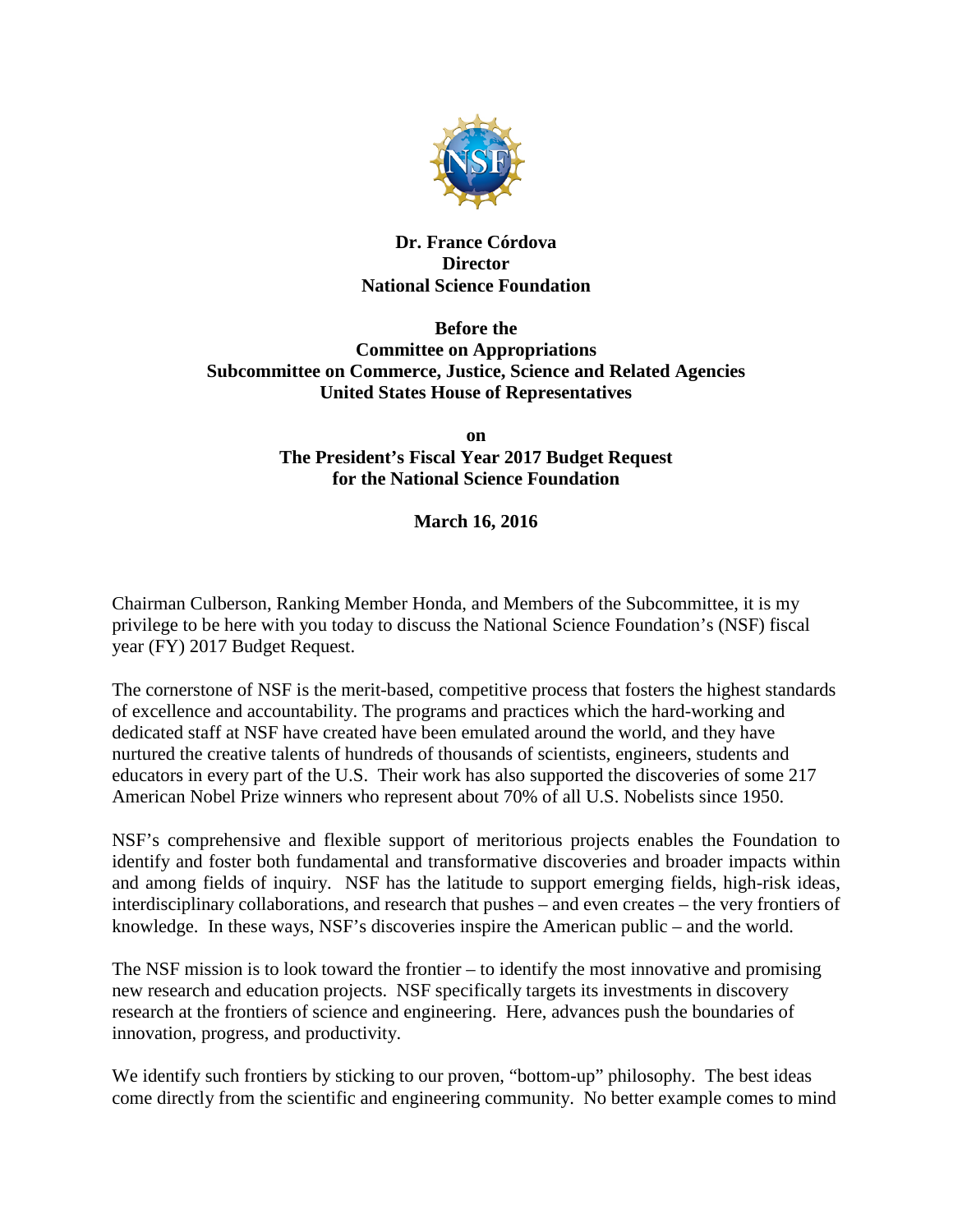than the recent first direct detection of gravitational waves by NSF's Laser Interferometer Gravitational-Wave Observatory (LIGO). This historic discovery first began to be funded by NSF in the 1970's as a transformational idea to prove one of the predictions of Einstein's theory of General Relativity. This detection will continue to push the boundaries of science and discovery for decades to come and illustrates the importance of NSF and its role in advancing discovery.

NSF is the only federal agency with a mandate to support research and education in every discipline. The results of frontier research have a long record of improving lives and meeting national needs. They are the very bedrock of economic growth; the path to sustainability in energy, agricultural, and environmental domains; the seeds of the next technology revolution; and the foundation for advances in medicine. Sustained momentum in NSF's programs is essential for progress in science and engineering. NSF's broad scope uniquely positions us to integrate the natural sciences and engineering with social, behavioral, and economic sciences to address the complex societal challenges of today.

The Foundation's annual budget represents just four percent of the total federal budget for research and development, but accounts for 24 percent of the total federal support for basic research conducted at U.S. colleges and universities, and this share increases to 60 percent when medical research supported by the National Institutes of Health is excluded. In many fields NSF is the primary source of federal academic support.

To fuel the innovations of the future, NSF continues to support fundamental research and education in all fields of science and engineering to maintain a global edge in the competition for new ideas and the most talented people. The core science and engineering disciplines form the "building blocks" for future innovations. NSF supports the new ideas and approaches needed to advance interdisciplinary research which is a hallmark of contemporary science and engineering. In all these activities, we keep a steady focus on the frontier, where discoveries, and discoverers, begin.

# **THE NSF FY 2017 BUDGET REQUEST**

The FY 2017 Budget Request for the National Science Foundation (NSF) continues NSF's longstanding commitment to supporting research that drives scientific discovery, maintains America's global competitiveness, and builds the modern workforce that is critical for addressing the complex challenges that face the Nation. NSF is vital because we invest in basic research and people who make the discoveries that transform our future. Those discoveries are a primary driver of the U.S. economy, enhance our Nation's security, and give the country the competitive edge to remain a global leader.

NSF's FY 2017 Budget Request is \$7.964 billion, an increase of \$500.53 million (6.7 percent) over the FY 2016 Estimate. This includes \$7.56 billion in discretionary budget authority and \$400 million in new mandatory budget authority. The FY 2017 Budget Request reflects a carefully chosen portfolio that supports the fundamental research that is NSF's hallmark and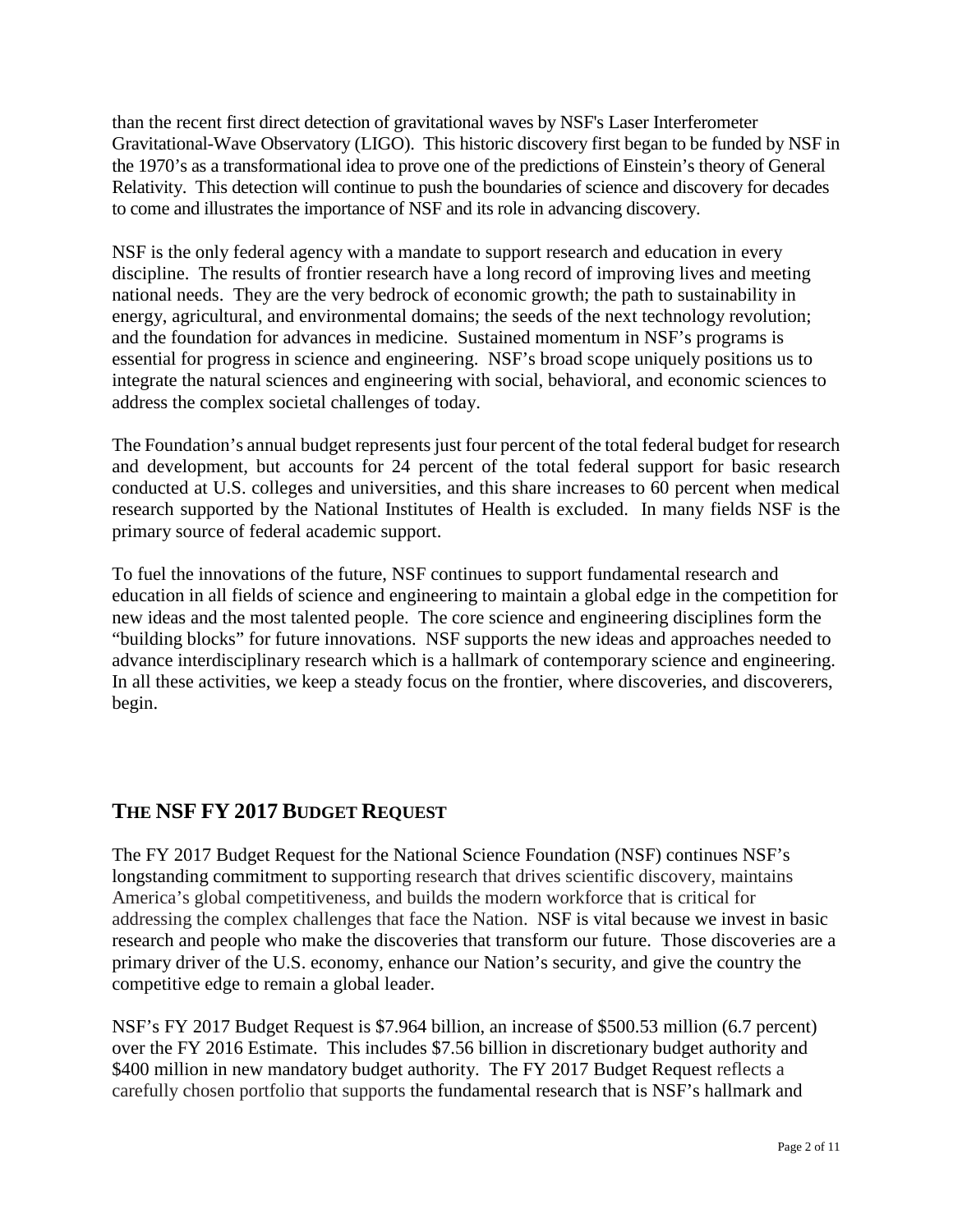creates and sustains key partnerships with other federal agencies, industry, and international entities. Through sustained, longstanding investments in all areas of science, engineering, and education, this submission ensures a robust return on investment for all American citizens. NSF's broad portfolio positions the agency to contribute productively and rapidly to important national challenges. For example, the Computer Science for All initiative, announced by the President on January 30, 2016, builds on ongoing NSF activities that foster rigorous and engaging computer science education in schools across the Nation. Similarly, a range of NSFsupported advances and innovations will help to launch the Administration's cancer "moonshot." These include fundamental research in biology, biochemistry, biophysics; data-driven discovery enabled by machine learning techniques and leveraging NSF-cyberinfrastructure; and engineered systems in nanotechnology, imaging, material science and robotics.

## **FY 2017 MAJOR EMPHASES**

NSF's FY 2017 Budget Request includes two areas of major emphasis: Clean Energy R&D and strengthening support for core activities, with a special focus on support for early career investigators.

The President joined other world leaders at the recent Paris climate negotiations to launch "Mission Innovation", a landmark commitment to dramatically accelerate public and private global clean energy innovation, by investing in new technologies that will define a clean, affordable, and reliable global power mix. Through this initiative, the U.S. and 19 other countries have committed to doubling their governmental clean energy research and development investment over five years. Successful innovation in clean energy requires broad participation, including nontraditional approaches and innovators close to stakeholders that will benefit from clean energy solutions. Mission Innovation provides a robust framework to expand and better integrate clean energy research across agencies. The Budget for NSF includes \$512.22 million for investments in Clean Energy R&D. NSF's clean energy portfolio supports research and education in innovative renewable and alternative energy sources for electricity (solar, wind, wave, geothermal) and fuels (chemical and biofuels). NSF funding also addresses the collection, conversion, storage, and distribution of energy from diverse power sources, including smart grids; the science and engineering of energy materials; and energy use and efficiency, including for computing systems. Clean energy research addresses our advancement toward reliable and sustainable energy resources and systems that preserve essential ecosystems and environmental services, promote positive social and economic outcomes, and prepare society to responsibly adopt them.

New one-year mandatory funding totaling \$400 million will support the fundamental, curiositydriven research that is NSF's principal contribution to the Nation's science and technology enterprise. In particular, this funding will support more scientists and engineers at the early stages of their careers – who bring particular expertise in data- and computationally-intensive activities – to quicken the pace of discovery and advance the leading edge of research and education. This funding will allow for an estimated 800 additional research grants to be made from a pool of highly-rated proposals that would otherwise be declined for lack of funding. This additional funding would bring NSF's FY 2017 funding rate to an estimated 23 percent.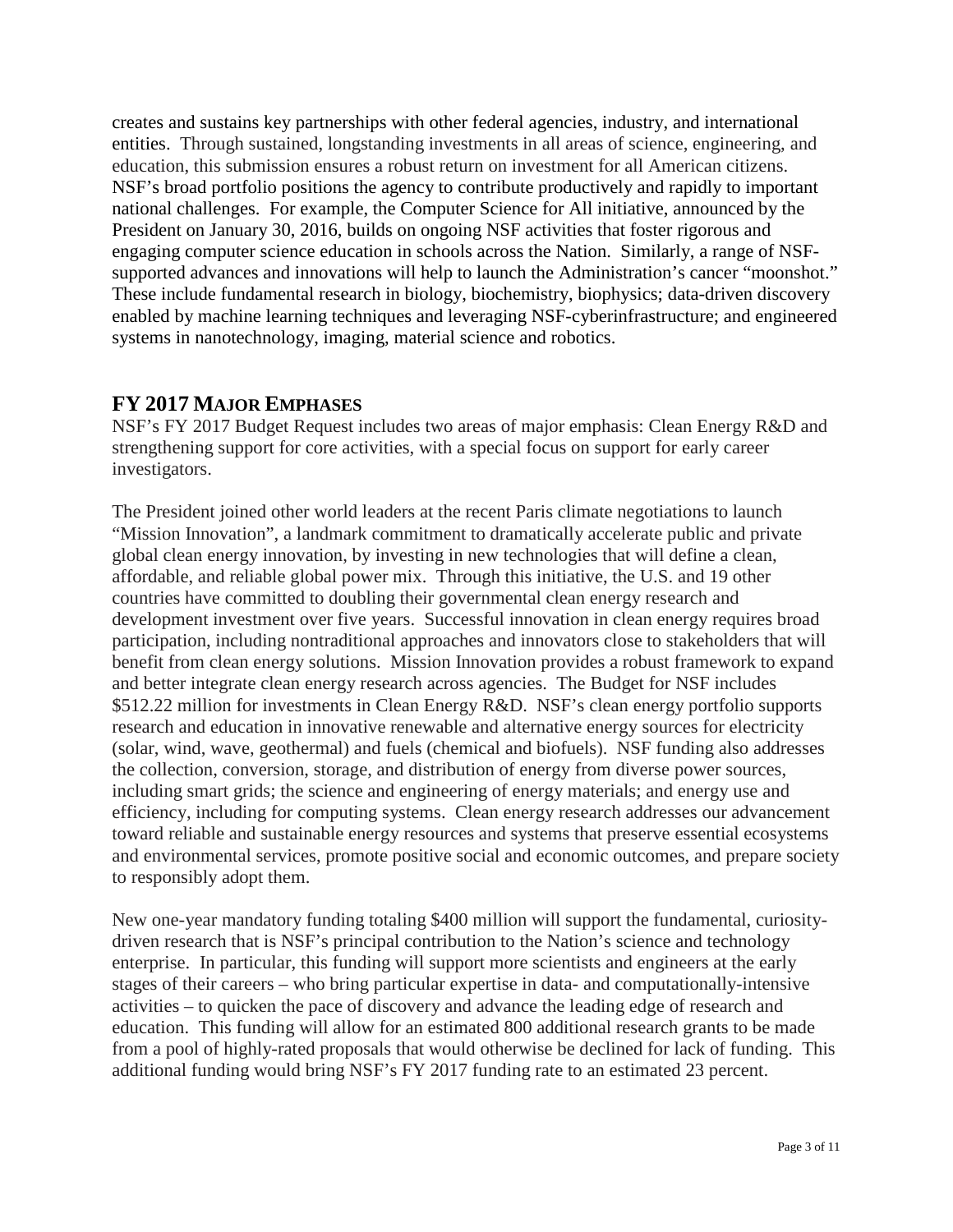## **FY 2017 CROSS-FOUNDATION INVESTMENTS**

NSF continues to bring together researchers from all fields of science and engineering to address today's cross-disciplinary questions and challenges through Foundation-wide activities. In FY 2017, NSF continues to support its four FY 2016 cross-foundation investments.

**Understanding the Brain (UtB)** (\$141.62 million) encompasses ongoing cognitive science and neuroscience research and NSF's contributions to the Administration's Brain Research through Advancing Innovation and Neurotechnologies (BRAIN) Initiative. The goal of UtB is to enable scientific understanding of the full complexity of the brain in action and in context. Priorities include: brain-inspired concepts and designs; development of innovative technologies, tools and instrumentation, computational infrastructure, theory, and models to understand the brain; identification of the fundamental relationships among neural activity, cognition, and behavior; understanding how the brain responds and adapts to changing environments and recovers from lost functionality; and BRAIN workforce development and training for the next generation of neuroscientists and neuroengineers. Improved understanding of the brain will promote brain health; enable engineered solutions that enhance, replace or compensate for lost function; improve the effectiveness of formal and informal educational approaches; and lead to braininspired smarter technologies for improved quality of life. Basic research in these areas will also offer novel insights into how cognitive abilities develop and can be maintained and improved throughout the lifespan.

**Risk and Resilience** (\$43.15 million) investments aim to improve predictability and risk assessment and increase preparedness for extreme natural and man-made events in order to reduce their impact on quality of life, society, and the economy. NSF is uniquely positioned to support such improvements that require multidisciplinary expertise in science, engineering, and education, such as understanding the dynamic processes that produce extreme events, how people respond to extreme events, and how to engineer resilient infrastructure, including in the context of smart and connected communities. One supporting program is Critical Resilient Interdependent Infrastructure Systems and Processes, which directly addresses the need for the resilient and reliable infrastructure that is critical to U.S. economic competitiveness and national security. Another is Prediction of and Resilience against Extreme Events, which aims to enhance the understanding and prediction of, as well as resilience and sustainable responses to, extreme events and geohazards, and their impact on natural and human systems.

**Innovations at the Nexus of Food, Energy, and Water Systems (INFEWS)** (\$62.18 million) is an NSF-wide investment that aims to understand, design, and model the interconnected food, energy, and water system through an interdisciplinary research effort that incorporates all areas of science and engineering and addresses the natural, social, and human-built factors involved. Throughout NSF, activities address food, energy, or water, such as Water Sustainability and Climate and Hazards; Coupled Natural and Human Systems; and Basic Research to Enable Agricultural Development. INFEWS, however, is the first program to study the interconnected food-energy-water nexus. The need for this program is increasingly urgent, as growing U.S. and global populations, changes in land use, and increasing geographic and seasonal variability in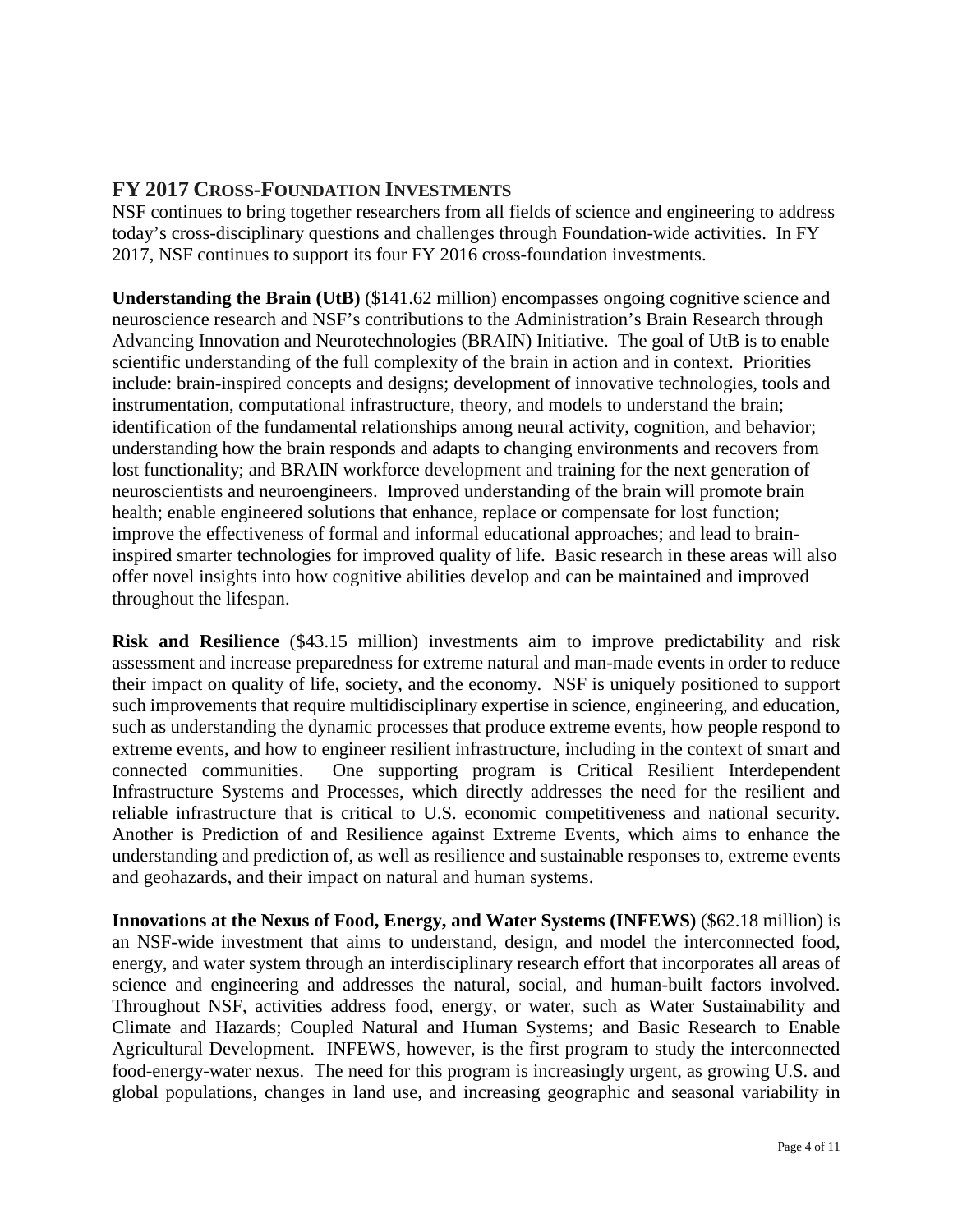precipitation patterns are placing an ever-increasing stress on these critical resources. NSF, through INFEWS, is uniquely poised to focus not only on the fundamental science and engineering questions at this nexus, but to train the next generation of researchers in this interdisciplinary area.

#### **NSF INCLUDES (Inclusion across the Nation of Communities of Learners of**

**Underrepresented Discoverers in Engineering and Science)**, is an integrated, national initiative to increase the preparation, participation, advancement, and potential contributions of those who have been traditionally underserved and/or under-represented in the science, technology, engineering, and mathematics (STEM) enterprise. In FY 2017, NSF investment in this key priority is \$16.0 million. Building on activities underway in FY 2015 and FY 2016, NSF will proceed to full implementation of NSF INCLUDES in FY 2017. Investments aim to produce, through alliances organized within a national network, rapid progress on changing the balance of diversity in science and engineering, have significant national impact for the participation of underrepresented groups, stimulate the community, forge new partnerships, and catalyze new approaches. NSF INCLUDES will build on and amplify other NSF investments in broadening participation.

### **FY 2017 ONGOING NSF-WIDE PRIORITIES**

NSF invests in a number of ongoing Foundation-wide programs that focus on addressing the most pressing challenges that face our Nation today. Foundation-wide programs and priorities bring together researchers from all fields of science and engineering to work on projects no one field can address on its own. These interdisciplinary investments are carefully balanced with a longstanding commitment to the fundamental research that addresses grand challenges and furthers basic scientific knowledge.

- **Cyber-Enabled Materials, Manufacturing, and Smart Systems (CEMMSS)** (\$257.12 million) aims to integrate a number of science and engineering activities across the Foundation – breakthrough materials, advanced manufacturing, and smart systems, which includes robotic, cyber-physical, and autonomous systems. It will address pressing technological challenges facing the Nation and promote U.S. economic competitiveness in a variety of sectors. In FY 2017, CEMMSS continues to leverage key interagency activities, including the Administration's Materials Genome Initiative, Advanced Manufacturing Partnership, and the National Robotics Initiative. Through CEMMSS, NSF also invests in Advanced Manufacturing (\$175.74 million) to advance cutting-edge manufacturing, as described in the *National Strategic Plan for Advanced Manufacturing.*
- **Cyberinfrastructure Framework for 21st Century Science, Engineering, and Education (CIF21)** (\$100.07 million) accelerates and transforms the process of scientific discovery and innovation by providing advanced cyberinfrastructure that enables new functional capabilities in computational and data-enabled science and engineering across all disciplines. CIF21 has a planned sunset at the end of FY 2017, but efforts will inform a subsequent, focused set of activities for FY 2018 as a part of the Administration's new National Strategic Computing Initiative (NSCI).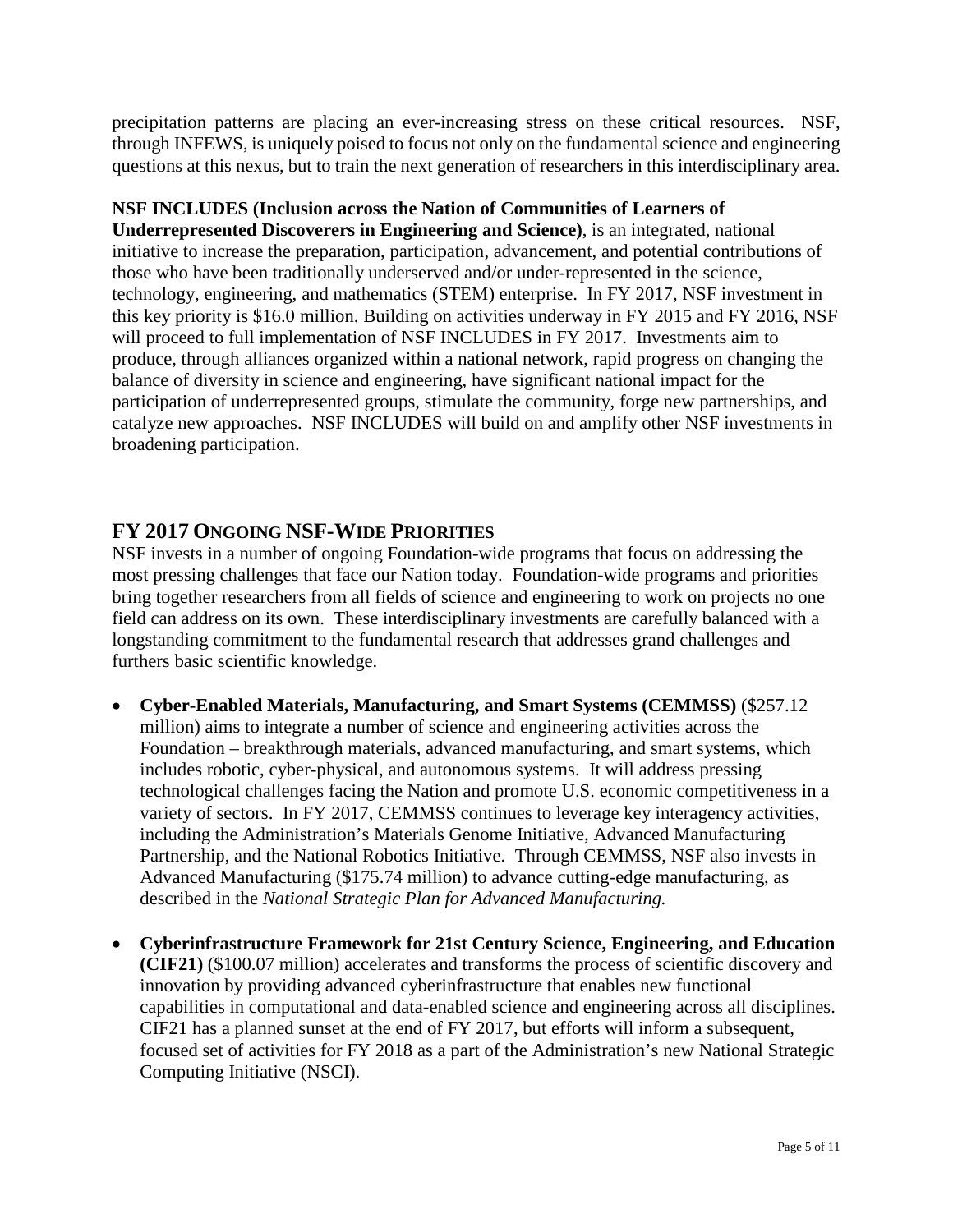- **NSF Innovation Corps (I-Corps<sup>TM</sup>)** (\$30.0 million) improves NSF-funded researchers' access to resources that can assist in bridging the gap between discoveries and speed knowledge transfer to downstream technological applications and use at scale. In FY 2017, NSF will continue to support I-Corps<sup>™</sup> Nodes and I-Corps<sup>™</sup> Sites to further build, utilize, and sustain a national innovation ecosystem that helps researchers effectively identify viable market opportunities and augments the development of technologies, products, and processes that benefit the Nation.
- **Research at the Interface of Biological, Mathematical, and Physical Sciences (BioMaPS)** (\$29.81 million) involves the Directorates for Biological Sciences and Mathematical and Physical Sciences, and it seeks to advance discovery at the intersections of these established disciplines. Research includes activities such as development of models, informed by statistical physics that establish the mechanisms linking the biological function of chromosomes to their cellular structure.
- **Science, Engineering, and Education for Sustainability (SEES)** (\$52.48 million) supports investments to increase understanding of the integrated system of supply chains, society, the natural world, and alterations humans bring to Earth, in order to create a sustainable world. FY 2017 is the last year in which funding will be formally associated with the SEES portfolio; however, through the planned sunsetting, SEES continues to support important scientific contributions and will make significant progress towards achieving programmatic goals through projects currently underway. Several SEES components with significant community interest will be continued through core programs.
- The **Secure and Trustworthy Cyberspace (SaTC)** (\$149.75 million) investment aims to build the knowledge base in cybersecurity that enables discovery, learning and innovation, and leads to a more secure and trustworthy cyberspace. Through a focus on long-term, foundational research, SaTC will develop the scientific foundations for cybersecurity research for years to come. SaTC also focuses on the training of the next generation cybersecurity workforce, especially for government. SaTC aligns NSF's cybersecurity investments with the national cybersecurity strategy.

# **ADDITIONAL HIGHLIGHTS**

NSF continues to emphasize investments in important or emerging areas that have been developed in recent years. For example:

• NSF aims to increase the operational efficiency of **U.S. activities in the Antarctic** (\$23.50 million) by continuing progress on a multi-year commitment toward more efficient and costeffective science support as recommended by the U.S. Antarctic Program Blue Ribbon Panel report, *More and Better Science in Antarctica through Increased Logistical Effectiveness*. Emphases include investing in cargo-carrying capabilities for the South Pole heavy traverse, adding to its ability to deliver fuel, as well as continued investment in vehicle fleet and lifecycle capital equipment purchases to modernize Antarctic inventories and ensure facilities efficiency. This includes targeted investment in information technology infrastructure upgrades such as network management hardware, as well as design work for a new satellite earth station to move the primary communications facility from Black Island to McMurdo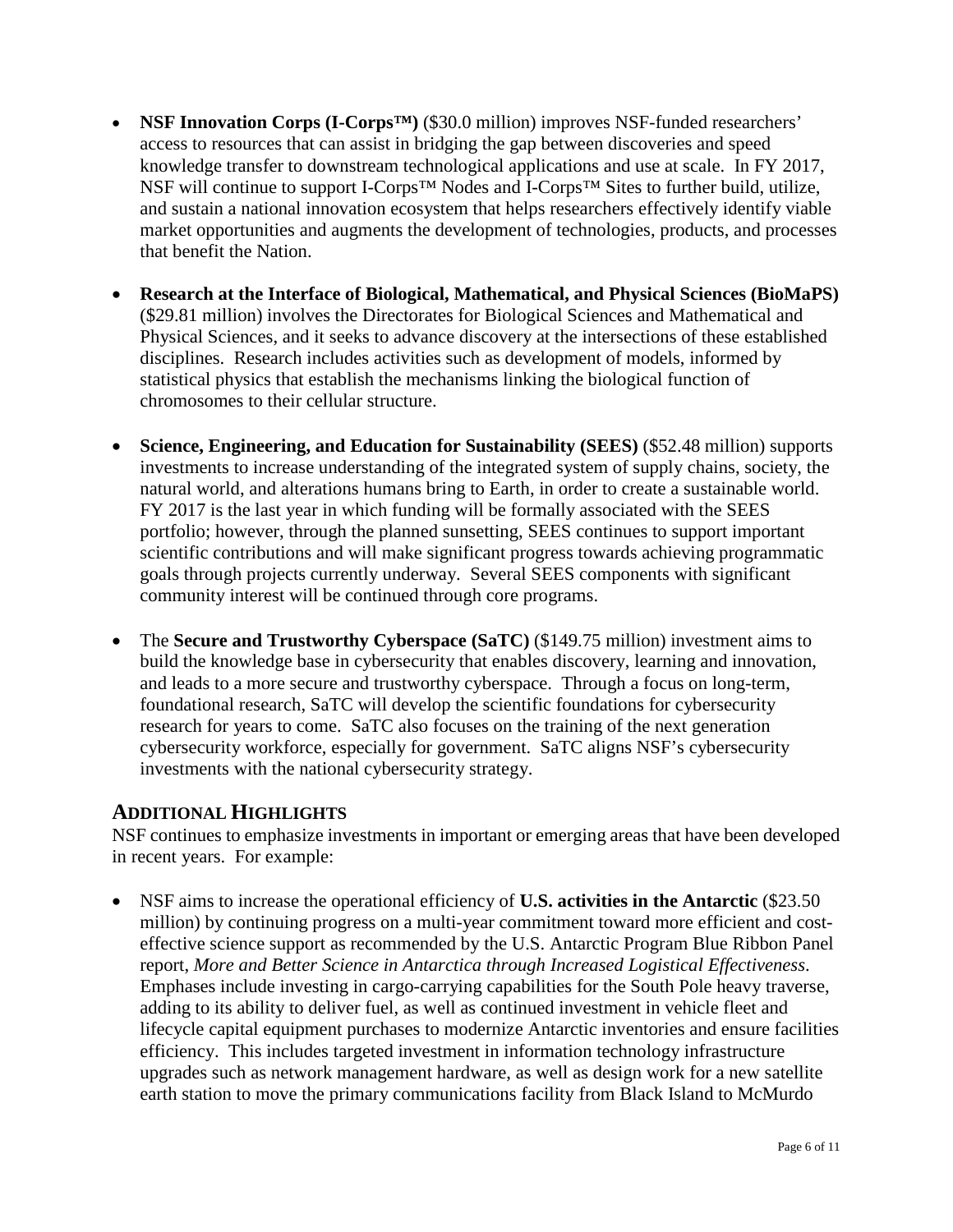Station. Included in the total investment for FY 2017 is \$5.0 million for the Antarctic Infrastructure Modernization for Science (AIMS) preconstruction planning project.

- In FY 2017, support for several of NSF's **astronomy and astrophysics** facilities investments reaches a decision point. A 2012 portfolio review was conducted under the auspices of the Advisory Committee for the Directorate for Mathematical and Physical Sciences in order to align budget realities with the 2010 National Research Council decadal survey, "*New Worlds, New Horizons in Astronomy and Astrophysics.*" Based on these recommendations, NSF is developing potential divestment options for several facilities. In a constrained budget environment, this is the best path to doing new things on the frontiers of astronomy.
- As the CIF21 investment sunsets in FY 2017, NSF will develop a subsequent, focused set of activities aligned with the Administration's new **National Strategic Computing Initiative (NSCI)** (\$33.20 million) in order to focus efforts on advancing the Nation's computational infrastructure for science and engineering research. The rich topic of "Big Data", encompassing data science, data assimilation, data management, data policy, community building, and workforce development, will remain a strategic focus under the new NSF Data for Scientific Discovery and Action (D4SDA) activity, which will span research and research infrastructure.

### **EDUCATION AND STEM WORKFORCE**

NSF's education and STEM workforce investment, centered in the Directorate for Education and Human Resources (EHR), funds activities that support students, teachers, researchers, and the public. The EHR investment in core STEM education research is critical to building the Nation's knowledge base for improving STEM learning. In keeping with the Administration's priorities and the strategic goals for STEM education as described in the Federal STEM Education Strategic Plan, $1$  NSF's investments for FY 2017 focus on the following priorities:

- The **CyberCorps®: Scholarship for Service (SFS)** program (\$70.0 million) supports cybersecurity education and research at higher education institutions. SFS also focuses on workforce development by increasing the number of qualified students entering the fields of information assurance and cybersecurity, which enhances the capacity of the United States higher education enterprise to continue to produce professionals in these fields to secure the Nation's cyberinfrastructure. In FY 2017, \$25.0 million of the total funding will lay the groundwork for SFS alumni to be available over the course of their careers to serve the federal government to help respond rapidly to cybersecurity challenges.
- **Computer Science for All (CS for All)** (\$20.0 million) will build on ongoing efforts to enable rigorous and engaging computer science education in schools across the Nation. Funds will support the development and assessment of prototype instructional materials, scalable and sustainable professional development models, approaches to preservice preparation for computer science teachers, and teacher resources. CS for All will also fund

<span id="page-6-0"></span><sup>&</sup>lt;sup>1</sup> National Science and Technology Council. Federal Science, Technology, Engineering, and Mathematics (STEM) Education 5-Year Strategic Pla[n www.whitehouse.gov/sites/default/files/microsites/ostp/stem\\_stratplan\\_2013.pdf](http://www.whitehouse.gov/sites/default/files/microsites/ostp/stem_stratplan_2013.pdf)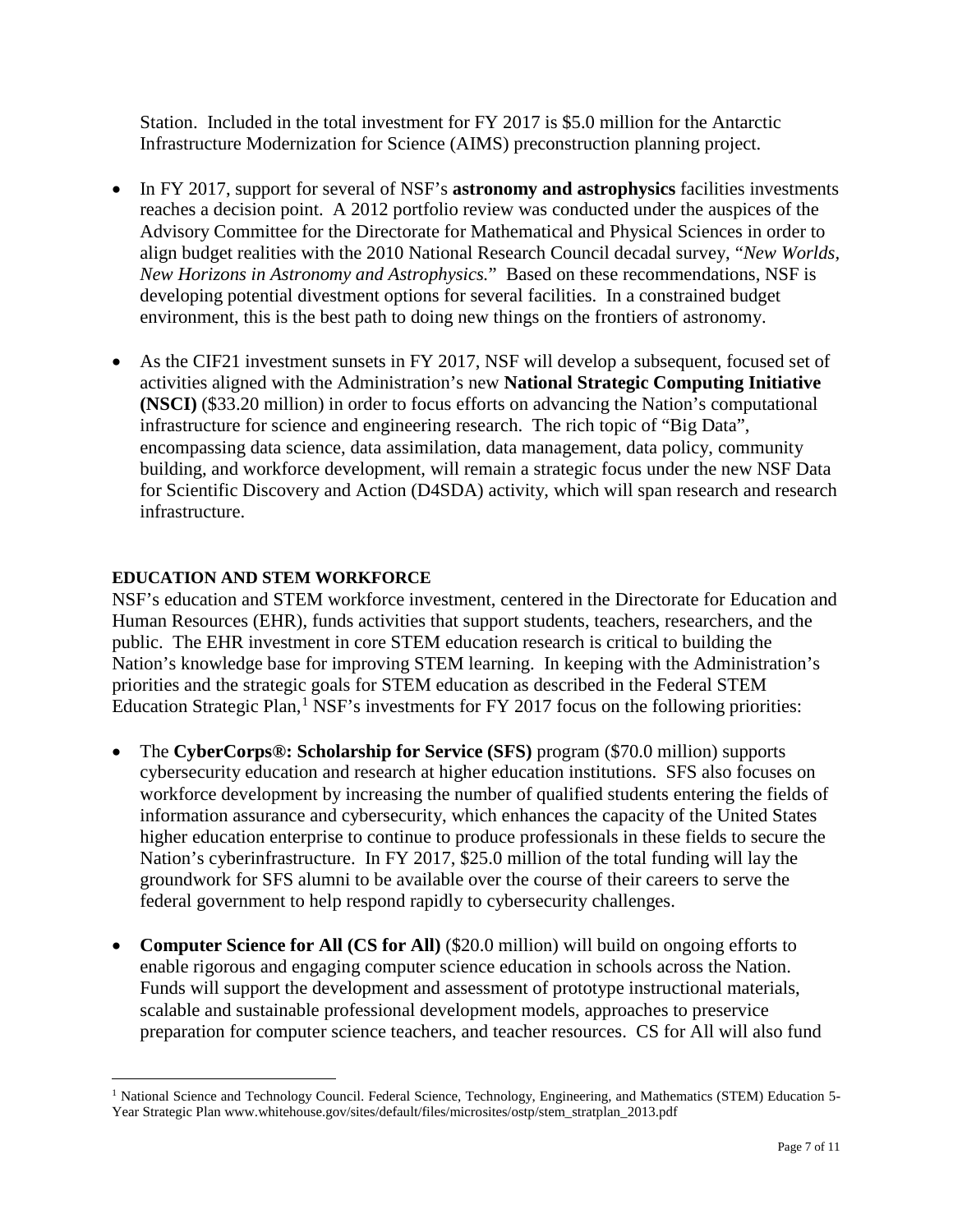research that will add to knowledge of effective approaches to the teaching and learning of computer science across grades K-12.

- The **Improving Undergraduate STEM Education (IUSE)** (\$109.0 million) initiative supports the development of the STEM and STEM-capable workforce by investing in the improvement of undergraduate STEM education, with focus both on attracting and retaining students, and on degree completion.**.**
- Through the **Advanced Technological Education (ATE)** (\$66.00 million) program, NSF is able to reach technicians in undergraduate programs preparing for the high-technology fields that drive our Nation's economy. The ATE program is actively engaged in connecting community college educators funded by the program to the Institutes for Manufacturing Innovation within the National Network for Manufacturing Innovation.
- The **Graduate Research Fellowship (GRF)** (\$332.16 million) program recognizes students with high potential in STEM research and innovation and provides support for them to pursue multidisciplinary research. GRF fellows may participate in Graduate Research Opportunities Worldwide (GROW), which provides opportunities to conduct research with international partner countries and organizations, and Graduate Research Internship Program (GRIP), which provides professional development through research internships at federal agencies. An NSF-wide strategic plan for investment in graduate education will be released in FY 2016.
- **The NSF Research Traineeship (NRT)** (\$58.63 million) program invests directly in the development of the STEM workforce, and in the improvement of the education of tomorrow's STEM workforce. NRT funds proposals to test, develop, and implement innovative and effective STEM graduate education models, to promote interdisciplinary and broad professional training of graduate students, and to foster fundamental research advances in support of national priorities. NRT thus provides a mechanism for developing a knowledge base about the implementation and impact of innovative graduate traineeship programs and graduate education policies.

## **MAJOR RESEARCH EQUIPMENT AND FACILITIES CONSTRUCTION**

In FY 2017, NSF requests funding to begin construction of one new project, the Regional Class Research Vessel (RCRV), and to continue construction of two projects, the Daniel K. Inouye Solar Telescope (DKIST) and the Large Synoptic Survey Telescope (LSST).

• The **Regional Class Research Vessel** (RCRV) (\$106.0 million) project will initiate construction of two ships to meet anticipated ocean science requirements for the U.S. East Coast, West Coast, and Gulf of Mexico consistent with the recent report, *Sea Change: 2015-* [2](#page-7-0)025 Decadal Survey of Ocean Sciences.<sup>2</sup> The RCRV project is a major component in the plan for modernizing the U.S. Academic Research Fleet (ARF).<sup>[3](#page-7-1)</sup>

<span id="page-7-0"></span> <sup>2</sup> [www.nap.edu/catalog/21655/sea-change-2015-2025-decadal-survey-of-ocean-sciences](http://www.nap.edu/catalog/21655/sea-change-2015-2025-decadal-survey-of-ocean-sciences)

<span id="page-7-1"></span><sup>&</sup>lt;sup>3</sup> National Ocean Council. Federal Oceanographic Fleet Status Report, 2013

[www.whitehouse.gov/sites/default/files/federal\\_oceanographic\\_fleet\\_status\\_report.pdf](http://www.whitehouse.gov/sites/default/files/federal_oceanographic_fleet_status_report.pdf)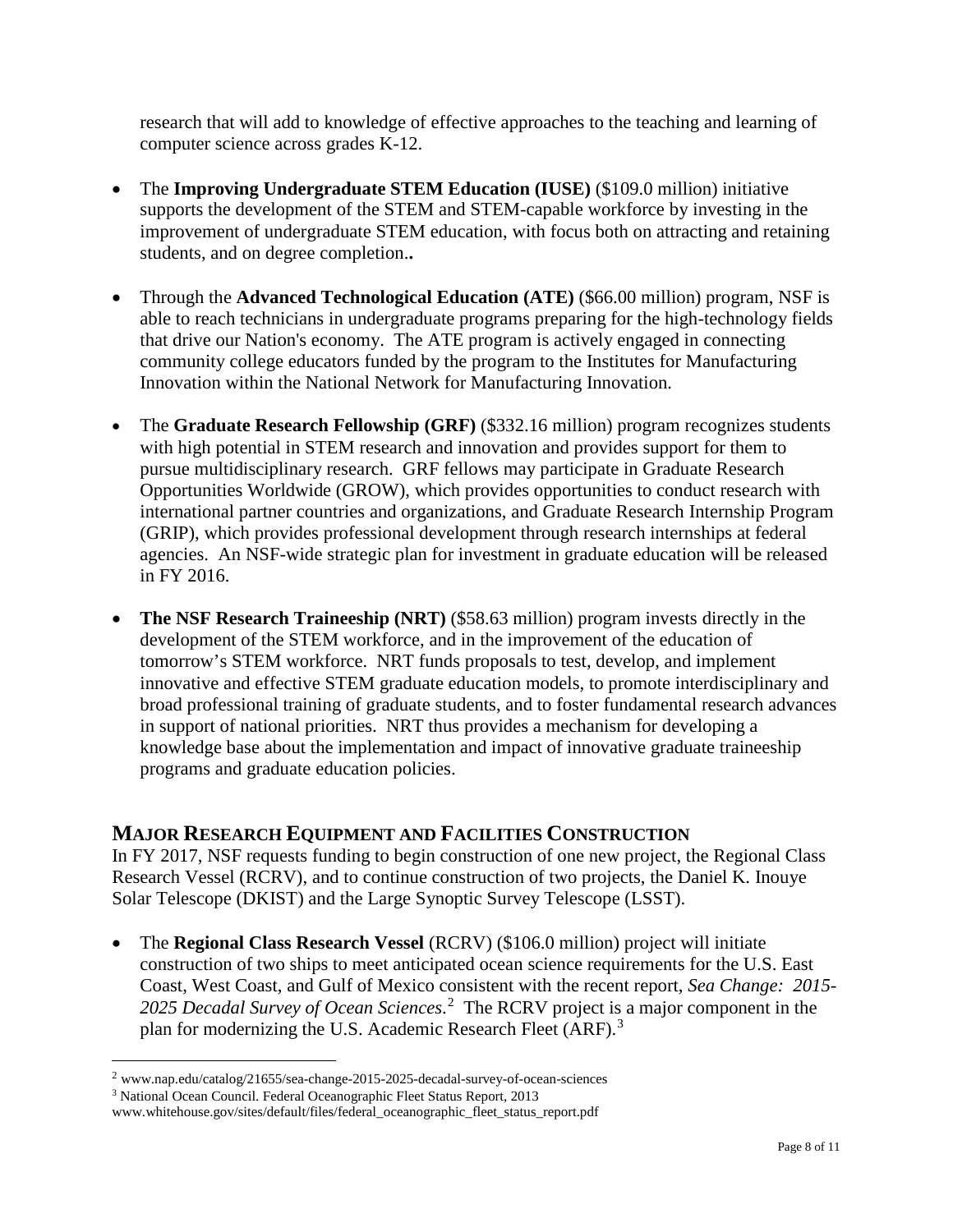- The **Daniel K. Inouye Solar Telescope** (\$20.0 million) will enable the study of magnetohydrodynamic phenomena in the solar photosphere, chromosphere, and corona at unprecedented spatial, temporal, and wavelength resolution to gain information on the creation, interaction, and ultimate annihilation of solar magnetic fields. Determining the role of magnetic fields in the outer regions of the Sun is crucial to understanding the solar dynamo, solar variability, and solar activity, including flares and coronal mass ejections. These can affect civil life on Earth through the phenomena generally described as "space weather" and may have impact on the terrestrial climate. FY 2017 is year nine of an eleven year construction process. In FY 2017, the Coudé rotator platform will be commissioned and accepted. The installation of the Telescope Mount Assembly (TMA) electrical systems will be completed, and commissioning and acceptance testing of the TMA will begin. The Coudé lab room will be complete and various components of the Coudé optics system installed. The first of the five first-light instruments, the visible broadband imager (VBI), will be delivered, assembled and will begin initial checkout.
- The **Large Synoptic Survey Telescope** (\$67.12 million) will be an 8-meter-class wide-field optical telescope designed to carry out surveys of the entire sky available from its site. LSST will collect nearly 40 terabytes of multi-color imaging data every night and will produce the deepest, widest-field sky image ever. It will image the entire visible sky twice per week, as well as issue alerts for moving and transient objects within 60 seconds of their discovery. The LSST surveys will result in a comprehensive data set that will enable hundreds of other fundamental astrophysical studies by the entire research community. FY 2017 is year four of a nine-year construction process. In FY 2017, work on the summit facility will be completed with the installation of the dome. The telescope structure will be factory tested and shipped to the site for installation. Integration of the innovative primary-tertiary mirror into its support cell will begin, and polishing of the secondary mirror will be finished. The camera cryostat will be made, the first sensor raft will be completed, and the camera's active support structure will be delivered. The data management project expects to deliver its initial archive and finalize the interface to the dedicated education and public outreach system.

### **ORGANIZATIONAL EXCELLENCE**

NSF seeks to integrate mission, vision, and core values to efficiently and effectively execute our activities and provide the flexibility and agility required for all aspects of its operations. This goal incorporates a culture of continuous improvement to ensure effective, inclusive, and accountable programs and merit review processes that provide the greatest value for taxpayer dollars.

In FY 2017, the primary drivers of the increase for the Agency Operations and Award Management (AOAM) account are the headquarters relocation, the 1.6 percent cost-of-living adjustment and related salary and benefit increases, and information technology investments supporting DATA Act requirements, implementation of electronic invoicing, system updates, and increased security. AOAM also supports operational activities to ensure the Foundation has sufficient resources to fully fund ongoing operational requirements and maintain essential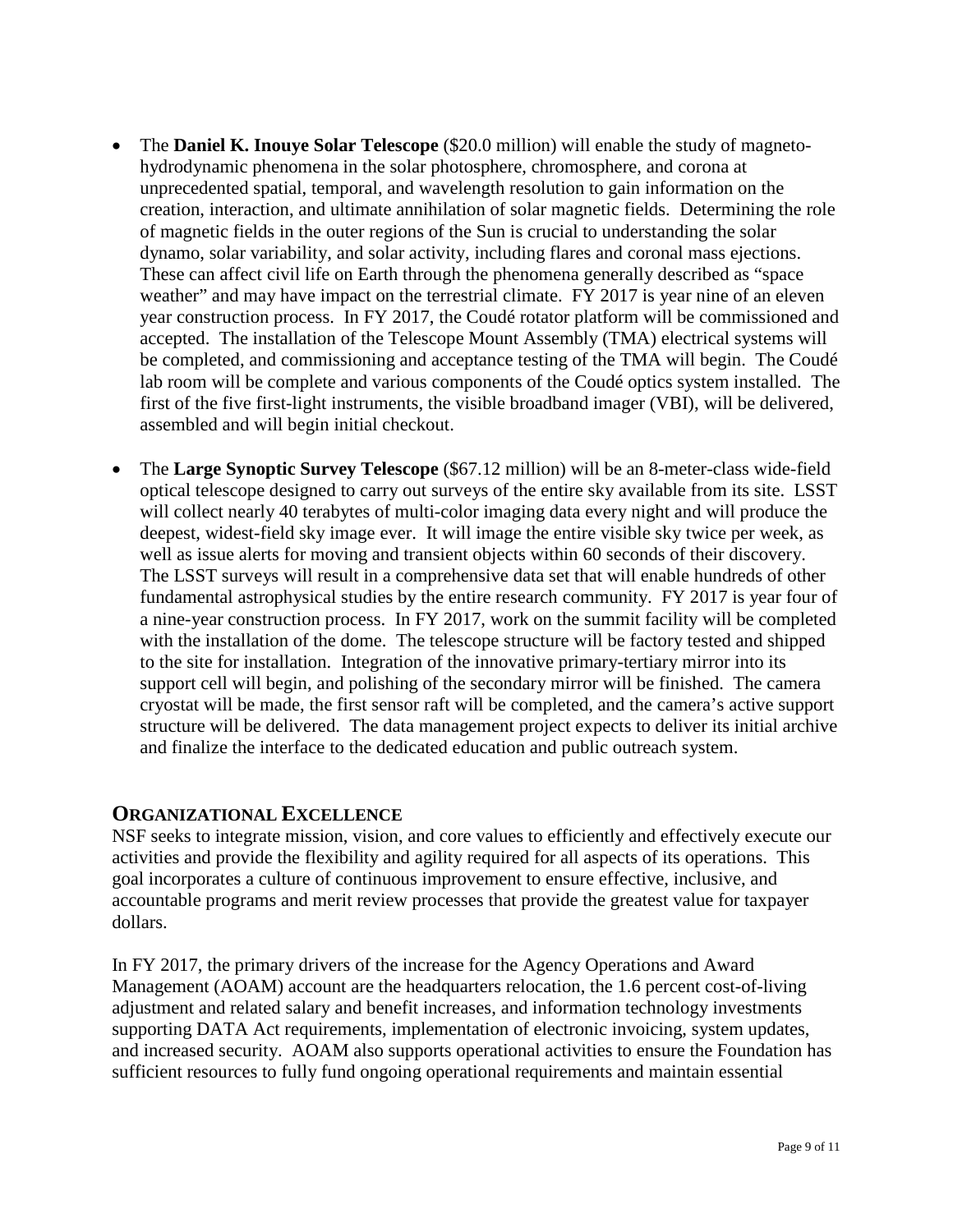services as we approach the transition to the new NSF headquarters. These include strengthening capabilities in administrative services and human resource management.

## **CUTS, CONSOLIDATIONS, SAVINGS, AND LOWER PRIORITY PROGRAM**

NSF's FY 2017 Request follows a thorough examination of programs and investments across NSF to determine where the potential exists for more innovative investments. This Request includes two proposed terminations, one reduction, and two administrative savings, totaling \$46.10 million.

- **Enhancing Access to the Radio Spectrum (EARS)** (-\$16.0 million) is a cross-cutting program initiated in FY 2012 whose purpose was to fund interdisciplinary research that enhances the efficiency with which radio spectrum is used and/or leads to greater access to wireless services for all Americans. EARS was a partnership of the Directorates for Computer and Information Science and Engineering (CISE), Engineering (ENG), Mathematical and Physical Science (MPS), and Social, Behavioral, and Economic Sciences (SBE) to support research in new wireless communications and spectrum sharing architectures and services. In FY 2017, CISE, ENG, and MPS will terminate investment in EARS, but will continue ongoing support of research for wireless communication, spectrum sharing, and mobile computing as well as the development of wireless and spectrum testbeds. SBE's support concluded in FY 2014.
- **Integrated NSF Support Promoting Interdisciplinary Research & Education (INSPIRE)** (-\$25.35 million) was aimed at strengthening NSF's support of interdisciplinary, potentially transformative research within the directorates by complementing existing efforts with a suite of innovative Foundation-wide activities and funding opportunities. Based on external reviews of the INSPIRE portfolio, coupled with evidence from ongoing crosscutting programs among directorates, NSF has determined that targeted funding is not necessary to encourage the kinds of projects supported through INSPIRE. Starting in FY 2017, each directorate will continue support for interdisciplinary research through core and cross-cutting programs, coordinating with other directorates and divisions, as necessary, for internal review of these projects.
- **National Solar Observatory (NSO)** (-\$3.50 million) is reduced as part of the planned transition away from existing NSO facilities (NSO Integrated Synoptic Program, Dunn Solar Telescope, and McMath-Pierce Solar Telescope) and toward the Daniel K. Inouye Solar Telescope (DKIST).
- **Strategic Human Capital Support Contracts (-\$810,000)** funding is decreased due to NSF's planned investment in business intelligence and other tools, supported in the FY 2016 Request, which are anticipated to reduce the cost of contract support.
- **Information Dissemination** (-\$440,000) costs associated with maintenance and support of the NSF website are decreased due to a recent retirement of dated infrastructure and the conversion of content to modern platforms.